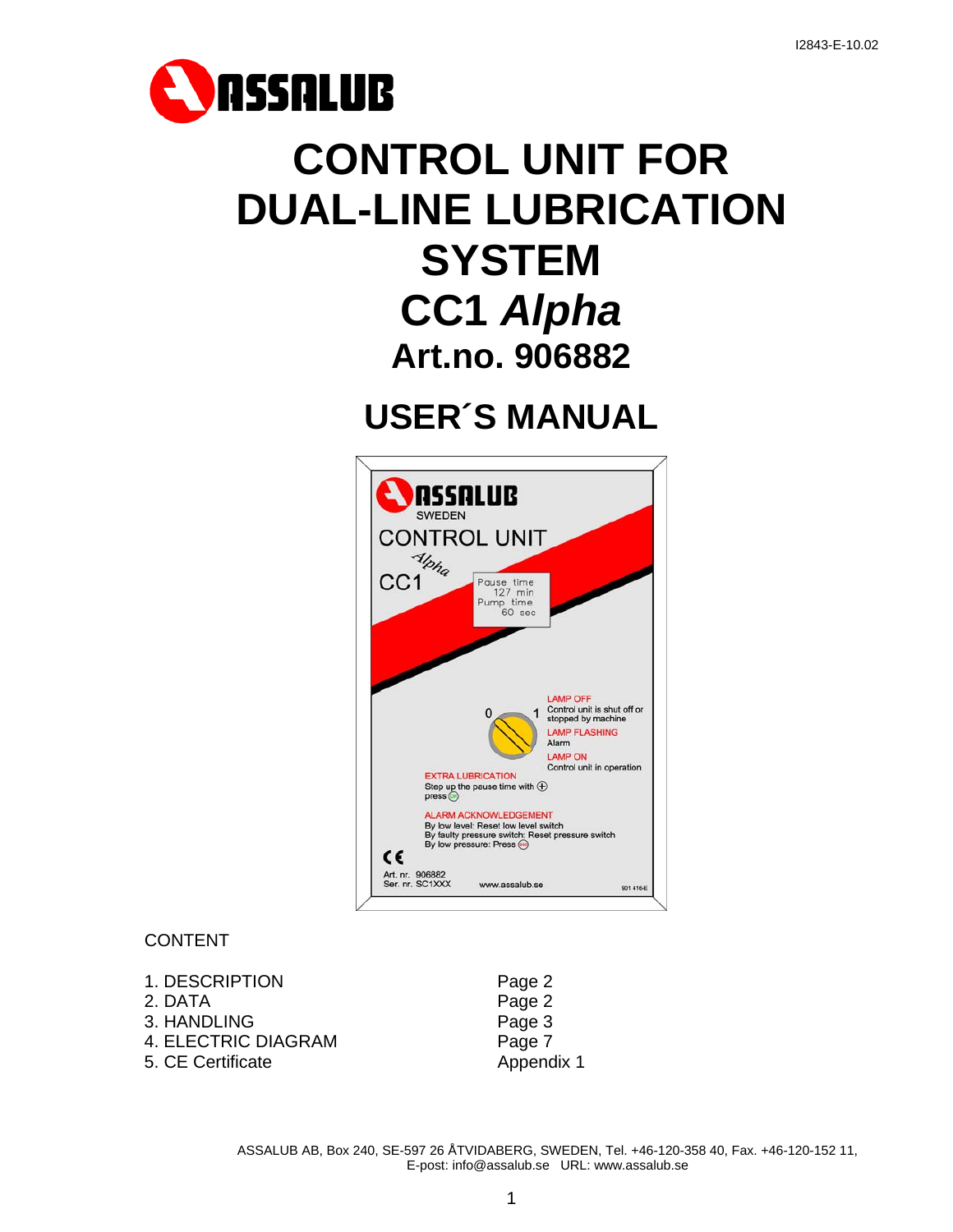### **1. DESCRIPTION**

The CC1 Alpha is an electronic control and monitoring unit for controlling and monitoring of a Dual-line lubrication system. External pressure switches shall be connected to the unit to control the system pressure.

#### **FUNCTIONS**

- Adjustable pumping and pause times.
- Possibility to perform extra lubrication.
- Machine interlocking lubrication is performed only when the machine is operating.
- Output for operating indication with alarm for too low pressure during pumping phase , for low grease level in drum and for continuously closed pressure switch.
- Counter of lubrication cycles performed.

#### DEFINITIONS

| Line 1, Line 2       | The two headers of the dual-line system, which are being pressurized<br>in turn.                                                                     |
|----------------------|------------------------------------------------------------------------------------------------------------------------------------------------------|
|                      |                                                                                                                                                      |
| Pause time           | The time between pump stop and pump start.                                                                                                           |
| Pressurizing time    | The time from pump start to the moment when the set pressure has                                                                                     |
|                      | been reached and signalled and the pump stops.                                                                                                       |
| Pumping time         | This shall be longer than the pressurizing time. If the set pressure is not<br>being reached during the set pumping time the low pressure alarm will |
|                      | be activated.                                                                                                                                        |
| Lubrication interval | The time between two lubrications of each single lube point,                                                                                         |
|                      | i.e. two pressurizing times and two pause times.                                                                                                     |

#### **2. DATA**

| Enclosure<br><b>Dimensions</b><br>Weight<br>Supply voltage<br>Power consumption | IP 65<br>230x300x145 (WxHxD)<br>4.2 kg.<br>$100 - 240$ V AC<br>30 W |                                  |  |
|---------------------------------------------------------------------------------|---------------------------------------------------------------------|----------------------------------|--|
| Outputs:                                                                        | Pump, Reversing two-way valves<br>Operation indication / Alarm      | 24V DC max 8W.<br>24V DC max 3W. |  |
| Inputs:                                                                         | 24V DC                                                              |                                  |  |
| Setting range                                                                   | Pumping time<br>Pause time                                          | 1 - 32767 sec<br>1 - 32767 min   |  |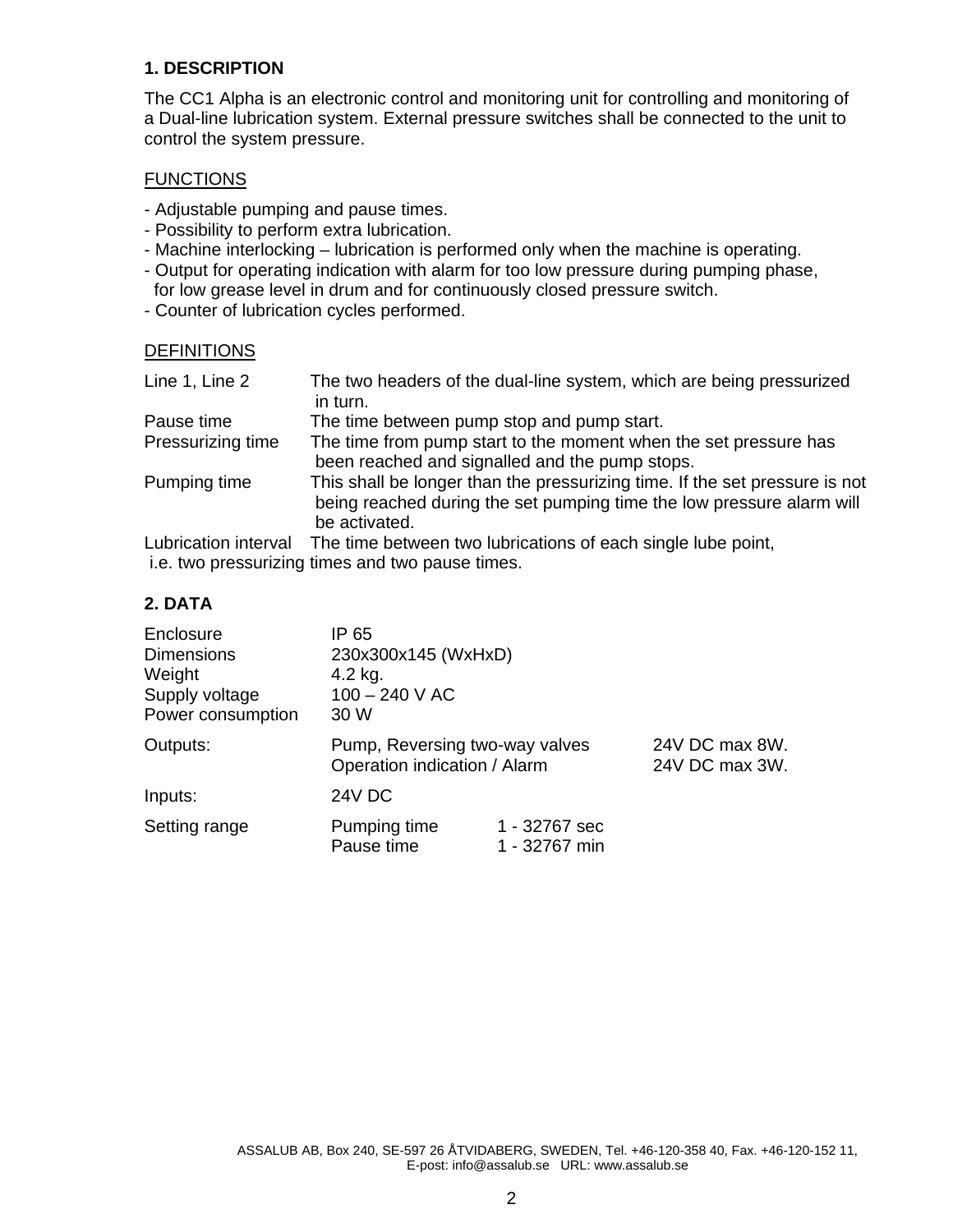# **3. HANDLING**

# **SETTINGS**



To be able to change the settings – open the bridge 111.

Mark the time to be changed with the up/down arrow.

Adjust the setting by pushing the + or - button.

Confirm the new setting by pressing OK.

Close the bridge 111.

# NORMAL WORKING CONDITIONS

During normal working condition the pause time elapsed is being showed.



In this case 60 min. of the set pause time have elapsed.

During the lubrication phase the pumping time is being shown.



In this case the pump has been in operation for 25 sec.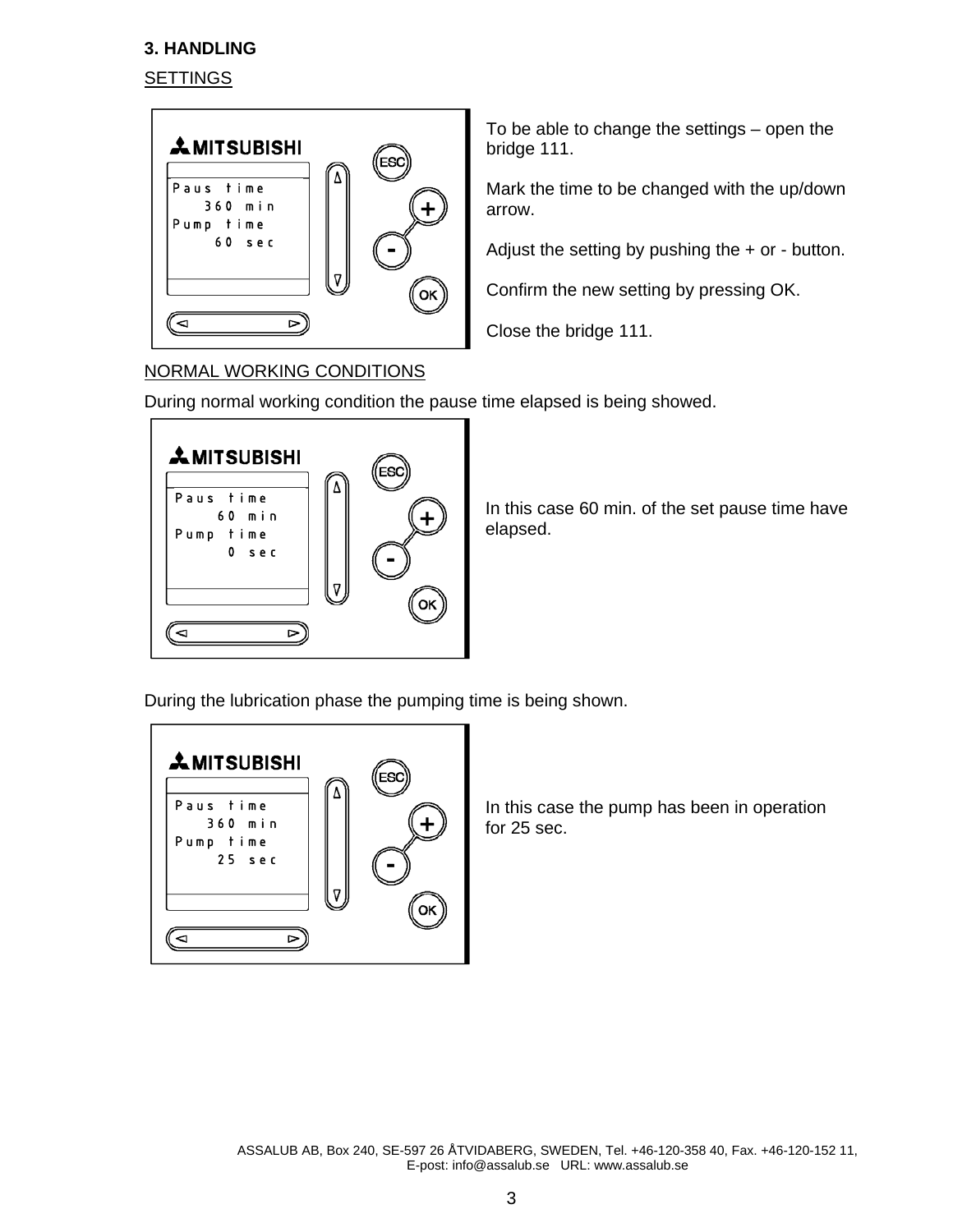## EXTRA LUBRICATION

An extra lubrication can be activated any time.



Increase the pause time by stepping it up with the + button until it equals the set pause time. Push the OK button to confirm.

The pump starts and one of the headers is being pressurized until the set pressure is being reached and the pump stops. The next pause time starts.

Repeat the above procedure to pressurize the other header. When this is finished all lube points have been extra lubricated once.

# MACHINE INTERLOCKING

The lubricated machine can stall the Control Unit – so called machine interlocking.



If the machine interlocking contact is being closed (the lubricated machine stops) the ongoing lubrication phase, if any, will be finished. The time counter then stops counting time and the control unit becomes idle.

When the machine is being started again the interlocking is released and the control unit continues the lubrication cycle from the position it was stopped.

# OPERATION INDICATION / ALARM OUTPUT

The lamp in the orange coloured on/off-switch knob in the front of the cabinet indicates the operation status and alarm.

Lamp is off The Control Unit is either shut-off or machine inter locked. Lamp is flashing and alarm is activated Lamp is on steadily **Example 2** The Control Unit is operating normally.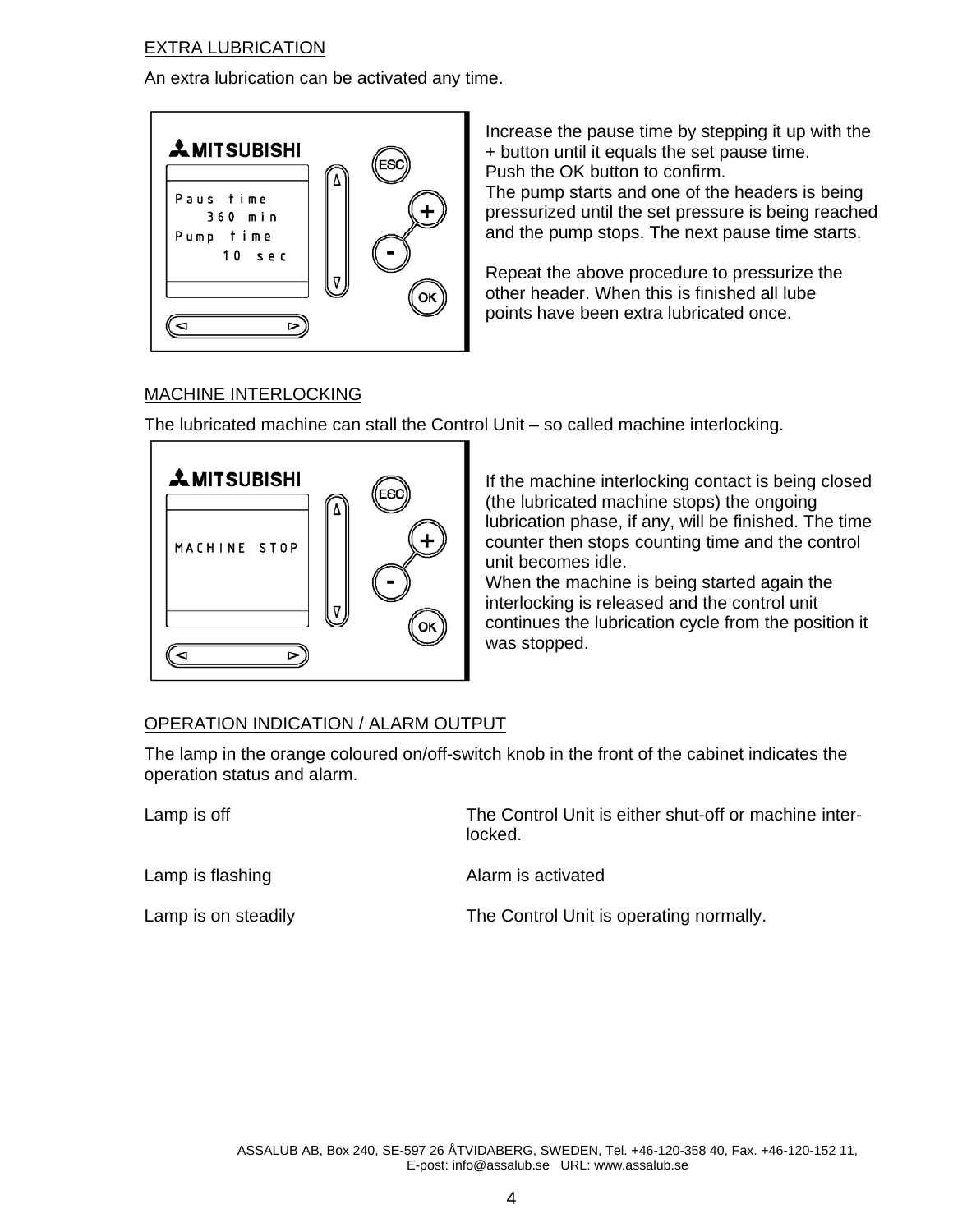#### ALARM

If the confirmation from the pressure switch has not been obtained during the pump time, an alarm will be initiated.



In this case the pressure switch confirmation has not been obtained during the pressurising of Line 2.

The lubrication cycle is stopped.

The alarm can be overridden by pushing the ESC button. This will start another pressurizing of Line 2.

When the low level switch closes, an alarm indicating near grease shortage is activated.



This will stop the lubrication cycle.

The alarm can only be removed by restoring the switch – i.e.by replacing the empty grease drum.

If the pressure switch is closed when the pressurizing phase starts, an alarm indicating faulty pressure switch is activated.



This will stop the lubrication cycle.

The alarm can be overridden by pushing the ESC button. If the alarm remains the faulty switch must be repaired or replaced.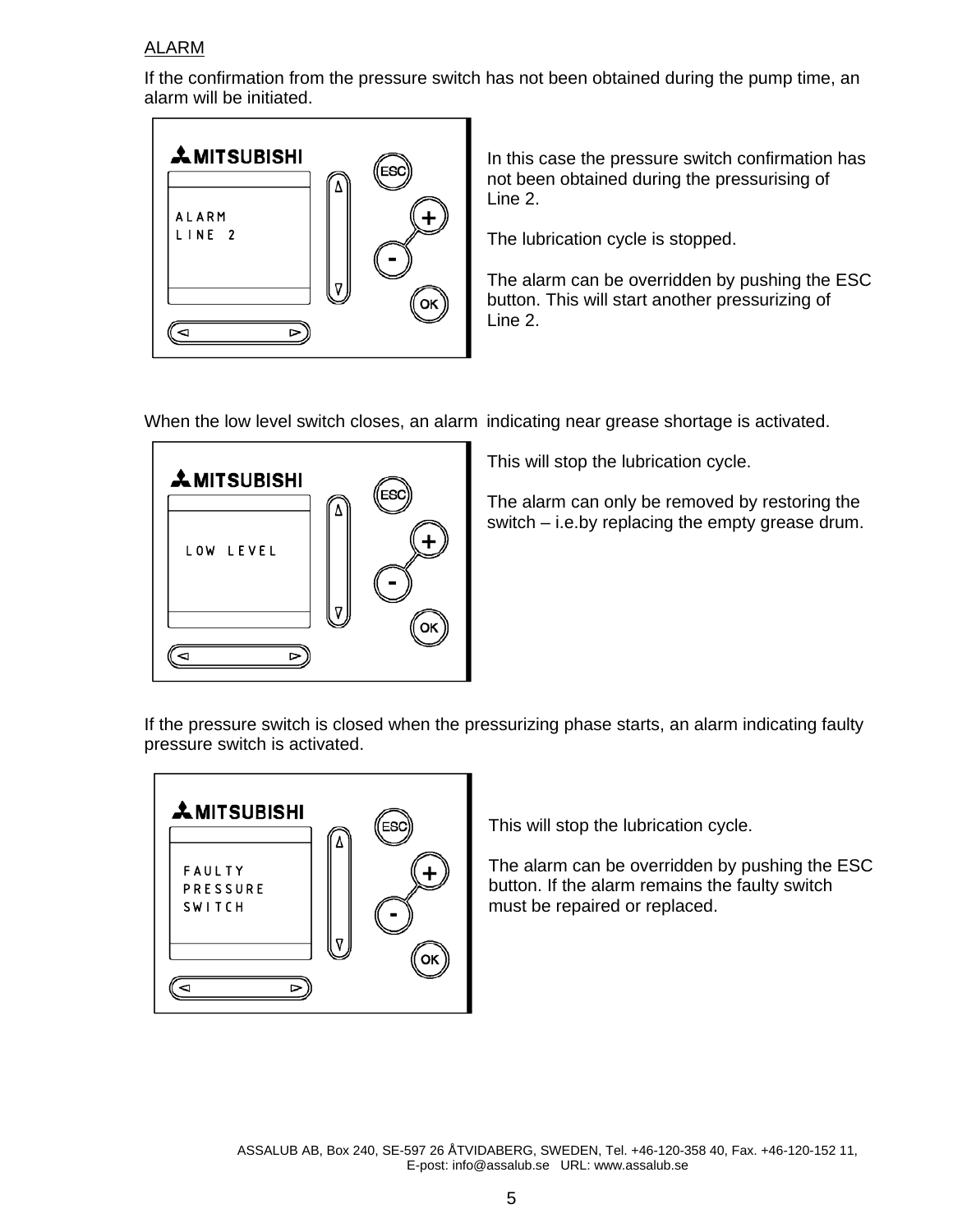# **COUNTER**

By pressing the right arrow, the number of lubrication cycles performed is being showed.



In this case 52 complete lubrication cycles of both lines have been performed.

The counter counts up to 32000. Thereafter it starts from 0 again.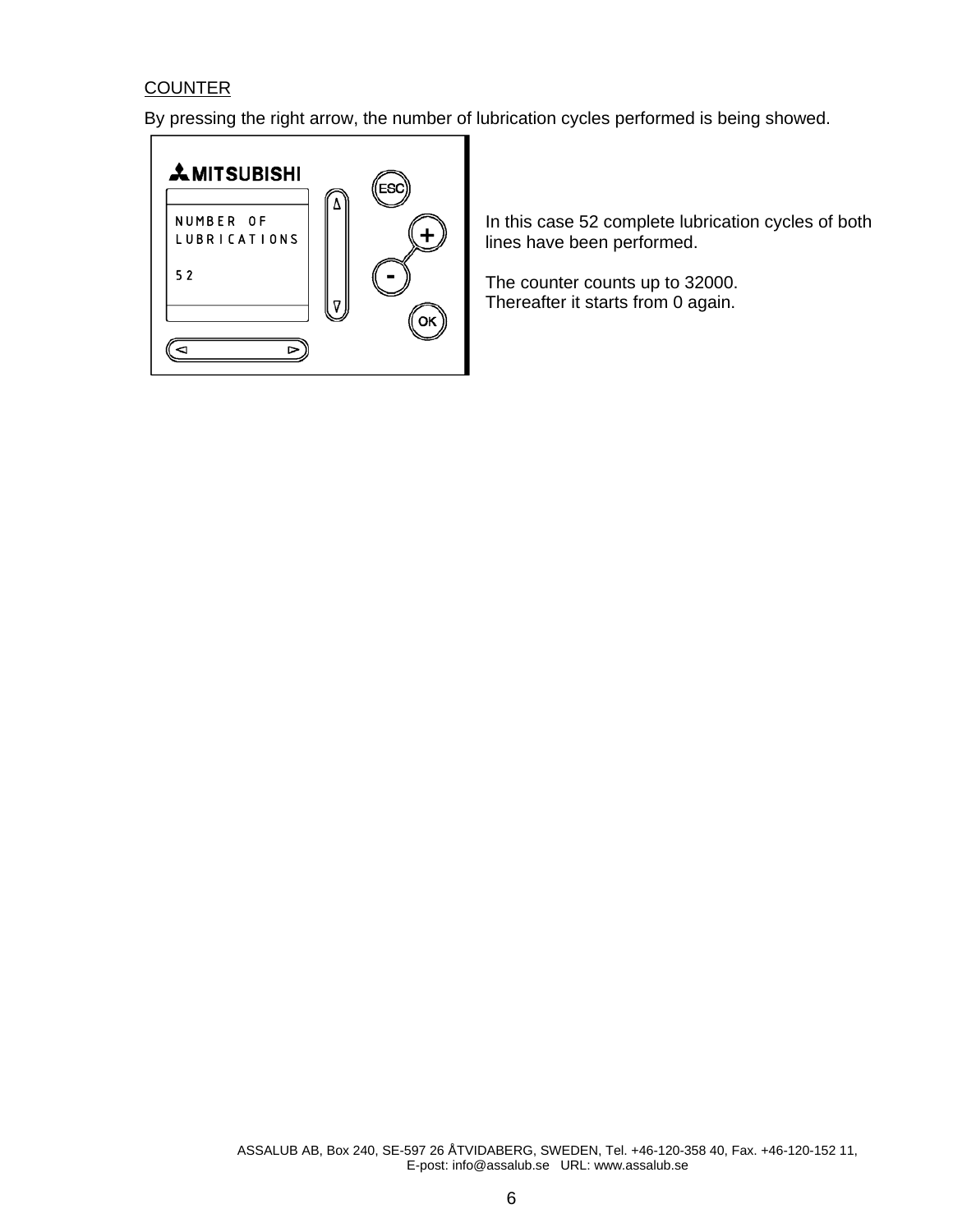|                | $\mathbf{1}$ | $\overline{2}$ | $\overline{3}$ | $\overline{4}$ | $\overline{5}$                                                  | $6\overline{6}$                                                | $\overline{7}$                                     | $\overline{8}$ | 9                                                                         | 10                                                                        |                                                     |
|----------------|--------------|----------------|----------------|----------------|-----------------------------------------------------------------|----------------------------------------------------------------|----------------------------------------------------|----------------|---------------------------------------------------------------------------|---------------------------------------------------------------------------|-----------------------------------------------------|
| $\mathsf{A}$   |              |                |                |                |                                                                 |                                                                |                                                    |                |                                                                           |                                                                           |                                                     |
| B              |              |                |                |                | CONTROL. CABINET<br>MOUNTING PLATE                              |                                                                |                                                    |                |                                                                           |                                                                           |                                                     |
| c              |              |                |                |                | 200<br>$^{\mathsf{S1}}_{\mathsf{O}}$<br>300                     | T1 PLC<br>$\sim$<br>TERMINAL<br>BLOCK                          |                                                    |                |                                                                           |                                                                           |                                                     |
| D              |              |                |                |                | DEPTH: 180CM                                                    |                                                                |                                                    |                |                                                                           |                                                                           |                                                     |
| E              |              |                |                |                |                                                                 |                                                                |                                                    |                |                                                                           |                                                                           |                                                     |
| $\vert$ F      |              |                |                |                |                                                                 |                                                                |                                                    |                |                                                                           |                                                                           |                                                     |
| $ \mathsf{G} $ |              |                |                |                |                                                                 |                                                                |                                                    |                |                                                                           |                                                                           |                                                     |
|                |              |                |                | Date:          | Filename: 906882<br>Designed by: KS<br>Drawn by: KS<br>20130807 | +46(0)120-812 00<br>www.novael.se<br><u>口</u><br><b>NOVAEL</b> | CC1 ALPHA<br>CONTROL EQUIPMENT<br>906882<br>LAYOUT |                | Proj.no.<br>906882<br>Drawing no<br>906882<br>Customer referens<br>906882 | $\begin{array}{ c } \hline \text{Sheet} \hline 101 \\ \hline \end{array}$ | $\sqrt{\frac{\text{Cont.}}{201}}$<br>$\overline{A}$ |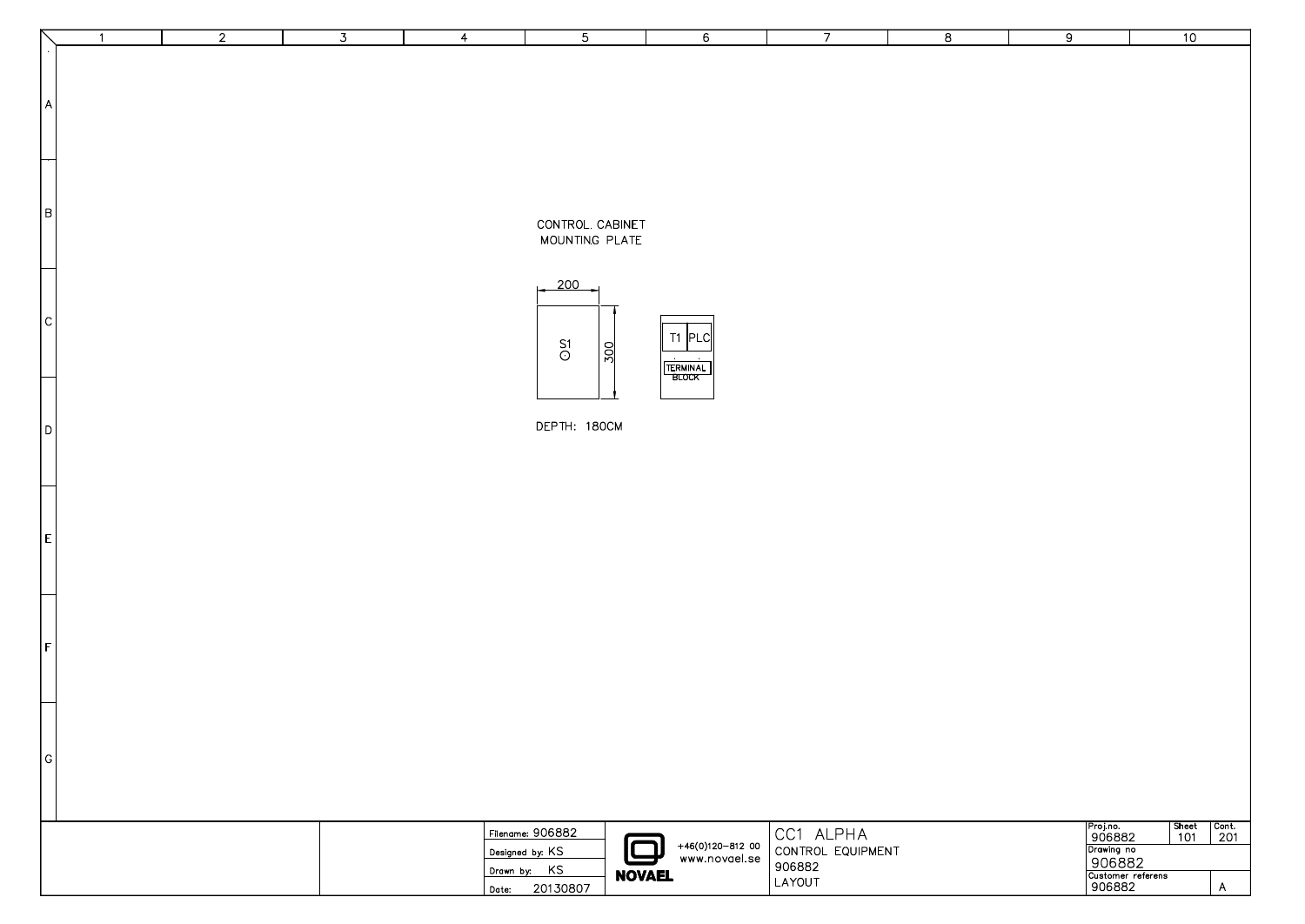| Item designation | Description        | Type/No              | Eldata            | Manufacture/<br>Deliverer | Remark                    |                             | Sheet                                      |
|------------------|--------------------|----------------------|-------------------|---------------------------|---------------------------|-----------------------------|--------------------------------------------|
| CONTROL CABINET  |                    | CAB PC 302018T       |                   | <b>FIBOX</b>              |                           |                             | 101                                        |
| MOUNTING PLATE   |                    | 200X300X180          |                   | <b>FIBOX</b>              |                           |                             | 101                                        |
| PLC              | PLC ALPHA          | ALPHA AL2-10MR-D     |                   | <b>MITSUBISHI</b>         |                           |                             | 301                                        |
| S1               | MAIN SWITCH        | ZB4-BK1253+ZB4-BZ103 | YELLOW+2NO        | SCHNEIDER ELECTRIC        |                           |                             | 301                                        |
|                  | LIGHT BLOCK        | $ZBV-B5$             | 24VAC/DC, YE      | SCHNEIDER ELECTRIC        |                           |                             | 301                                        |
| T1               | <b>TRANSFORMER</b> | $MDR-60-24$          | 230VAC/24VDC 2,5A | MEANWELL                  |                           |                             | 301                                        |
|                  |                    |                      |                   |                           |                           |                             |                                            |
| 22               | TERMINAL BLOCK     | WDU 2,5              | 2,5kmm            | WEIDM?LLER                | L1, N, $1-10$ , $101-110$ |                             | 301                                        |
| $\mathbf{1}$     | TERMINAL BLOCK     | WPE 4 YELLOW/GREEN   | 4kmm              | WEIDM?LLER                | GND                       |                             | 301                                        |
| $\mathbf 5$      | TERMINAL BLOCK     | WTR 2,5              | 2,5kmm            | WEIDM?LLER                | $111 - 115$               |                             | 301                                        |
|                  |                    |                      |                   |                           |                           |                             |                                            |
| $\mathbf{1}$     | CABLE INLET        | <b>ST16</b>          | 22,5mm            | AHLSELL                   |                           |                             |                                            |
| 10               | CABLE INLET        | <b>ST16</b>          | 18,6mm            | AHLSELL                   |                           |                             |                                            |
|                  |                    |                      |                   |                           |                           |                             |                                            |
|                  |                    |                      |                   |                           |                           |                             |                                            |
|                  |                    |                      |                   |                           |                           |                             |                                            |
|                  |                    |                      |                   |                           |                           |                             |                                            |
|                  |                    |                      |                   |                           |                           |                             |                                            |
|                  |                    |                      |                   |                           |                           |                             |                                            |
|                  |                    |                      |                   |                           |                           |                             |                                            |
|                  |                    |                      |                   |                           |                           |                             |                                            |
|                  |                    |                      |                   |                           |                           |                             |                                            |
|                  |                    |                      |                   |                           |                           |                             |                                            |
|                  |                    |                      |                   |                           |                           |                             |                                            |
|                  |                    |                      |                   |                           |                           |                             |                                            |
|                  |                    |                      |                   |                           |                           |                             |                                            |
|                  |                    |                      |                   |                           |                           |                             |                                            |
|                  |                    |                      |                   |                           |                           |                             |                                            |
|                  |                    |                      |                   |                           |                           |                             |                                            |
|                  |                    |                      |                   |                           |                           |                             |                                            |
|                  |                    |                      |                   |                           |                           |                             |                                            |
|                  |                    |                      |                   |                           |                           |                             |                                            |
|                  |                    |                      |                   |                           |                           |                             |                                            |
|                  |                    |                      |                   |                           |                           |                             |                                            |
|                  |                    |                      |                   |                           |                           |                             |                                            |
|                  |                    |                      |                   |                           |                           |                             |                                            |
|                  |                    |                      |                   |                           |                           |                             |                                            |
|                  |                    | Filename: 906882     |                   | CC1 ALPHA                 |                           | Proj.no.<br>906882          | Sheet<br>$\sqrt{\frac{\text{Cont.}}{301}}$ |
|                  |                    | Designed by: KS      | +46(0)120-812 00  | CONTROL EQUIPMENT         | Drawing no                | 201                         |                                            |
|                  |                    | Drawn by: KS         | www.novael.se     | 906882                    |                           | 906882                      |                                            |
|                  |                    | Date: 20130807       | <b>NOVAEL</b>     | PARTS LIST                |                           | Customer referens<br>906882 | $\mathsf{A}$                               |